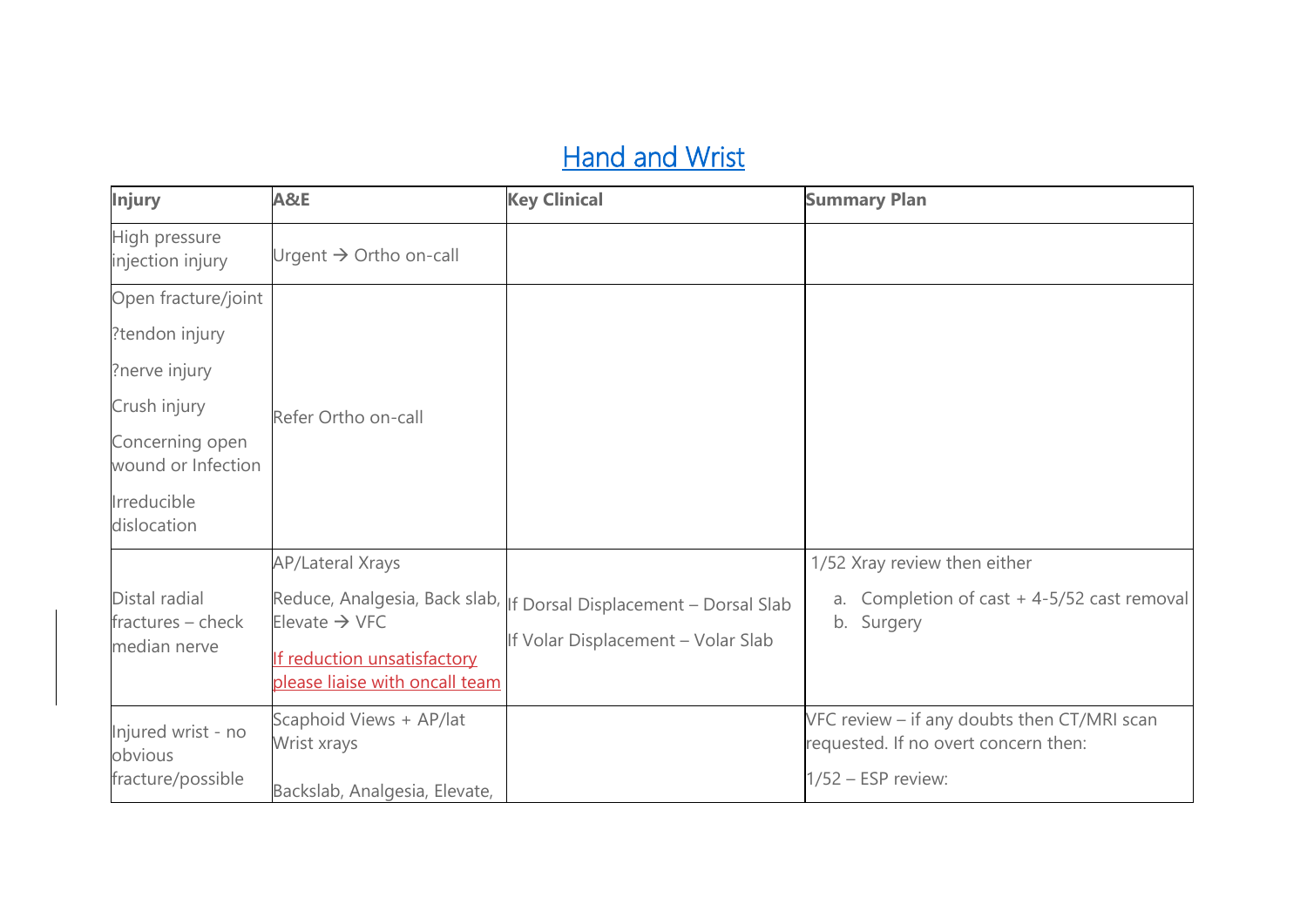| scaphoid                                                | VFC                                                                                                                     |                                                                                                                     | If improved symptoms no clinical findings<br>then discharge<br>If improving symptoms with some<br>discomfort persisting then futura splint and<br>phone follow-up<br>If pain continues then repeat x-rays and<br>discussion with ortho team re: further<br>imaging. |
|---------------------------------------------------------|-------------------------------------------------------------------------------------------------------------------------|---------------------------------------------------------------------------------------------------------------------|---------------------------------------------------------------------------------------------------------------------------------------------------------------------------------------------------------------------------------------------------------------------|
| Scaphoid fractures                                      | Scaphoid Views + AP/lat<br>Wrist xrays<br>Backslab, Analgesia, Elevate,<br><b>VFC</b>                                   |                                                                                                                     | <b>VFC Review</b><br>If undisplaced $-$ cast for 6/52 (will need to<br>come in within 2/52 for conversion of<br>backslab to full cast)<br>If displaced - F2F within 1/52 to discuss<br>surgery                                                                      |
| Other carpal<br>fracture/injury -<br>check median nerve | Reduce if needed, d<br><b>Back slab</b><br><b>On-line-referral to virtual</b><br>hand fracture clinic                   |                                                                                                                     | <b>VFC Review</b><br>If undisplaced $-$ cast for 6/52 (will need to<br>come in within 2/52 for conversion of<br>backslab to full cast)<br>If displaced - F2F within 1/52 to discuss<br>surgery                                                                      |
| Metacarpal<br>fractures                                 | AP/Lat/Oblqiue<br>(ROTATIONAL DEFORMITY<br>Documentation)<br><b>On-line</b> referral to virtual<br>hand fracture clinic | <b>Neck Bedford Splint</b><br>Shaft Futura Splint<br>Base - Reduce/Backslab<br>+/- Ulna Gutter for 4/5 MC fractures | <b>VFC Review</b><br>If undisplaced $-$ conservative 4/52 then<br>mobilise<br>If rotational deformity/displaced then next<br>F2F review for manipulation $+/-$ surgery                                                                                              |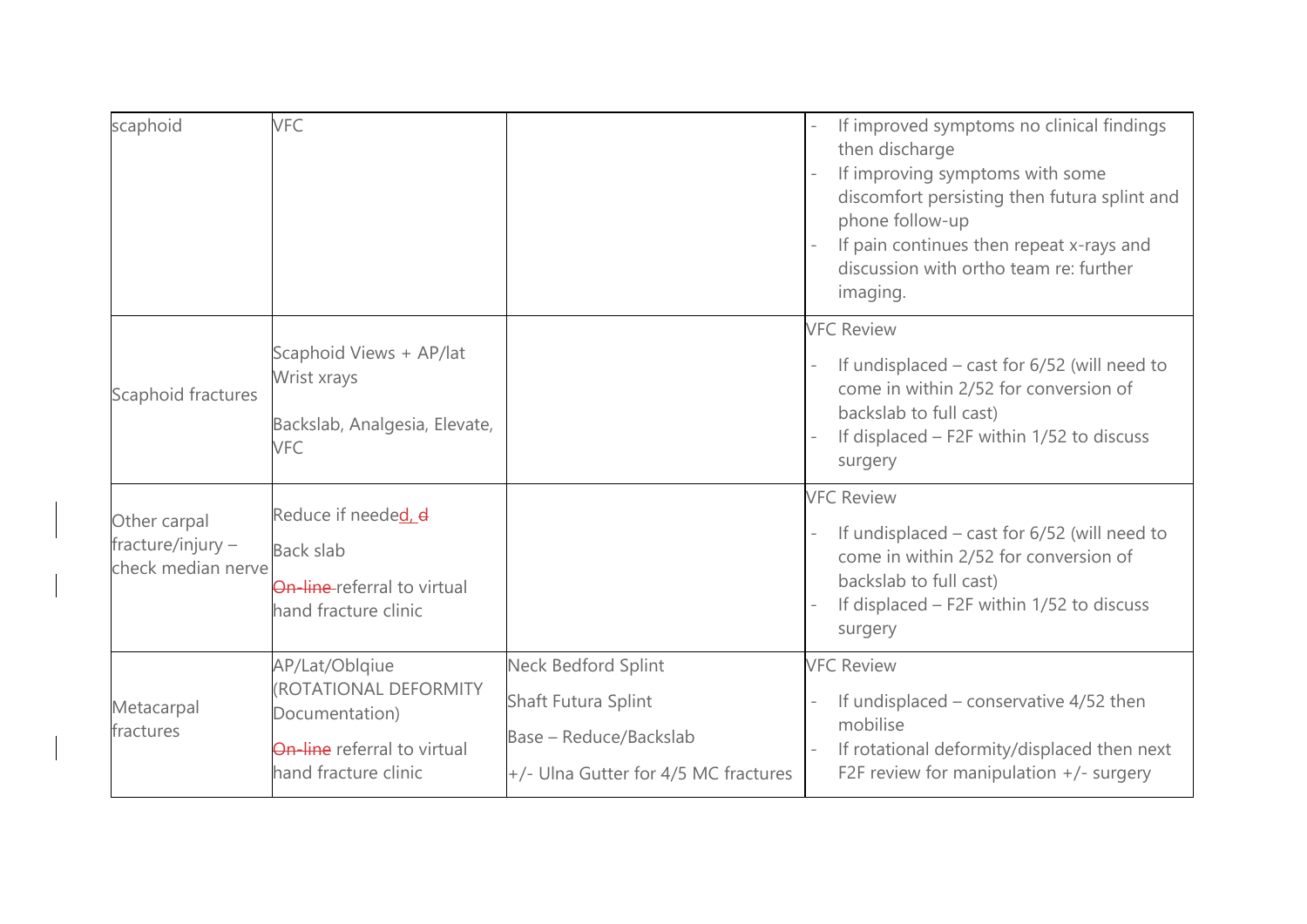| Phalangeal fractures Bedford Splint | Reduce if needed<br><b>On-line</b> referral to virtual<br>hand fracture clinic              |                                                                                               | <b>VFC Review</b><br>If undisplaced $-$ conservative 4/52 then<br>mobilise<br>If rotational deformity/displaced then next<br>F2F review for manipulation $+/-$ surgery |
|-------------------------------------|---------------------------------------------------------------------------------------------|-----------------------------------------------------------------------------------------------|------------------------------------------------------------------------------------------------------------------------------------------------------------------------|
| Mallet injury                       | Reduce + Mallet splint - 8/52<br><b>On-line</b> referral to virtual<br>hand fracture clinic |                                                                                               | VFC – no routine follow-up – Information sheet?<br>Hand therapist at 4/52                                                                                              |
| Thumb fractures                     | Reduce<br><b>On-line</b> referral to virtual<br>hand fracture clinic                        | Distal phalanx - Mallet splint - 8/52<br>Other fracture/ligament injury -<br>Thumb spica cast | $VFC$ – no routine follow-up – Information sheet?<br>Hand therapist at 4/52                                                                                            |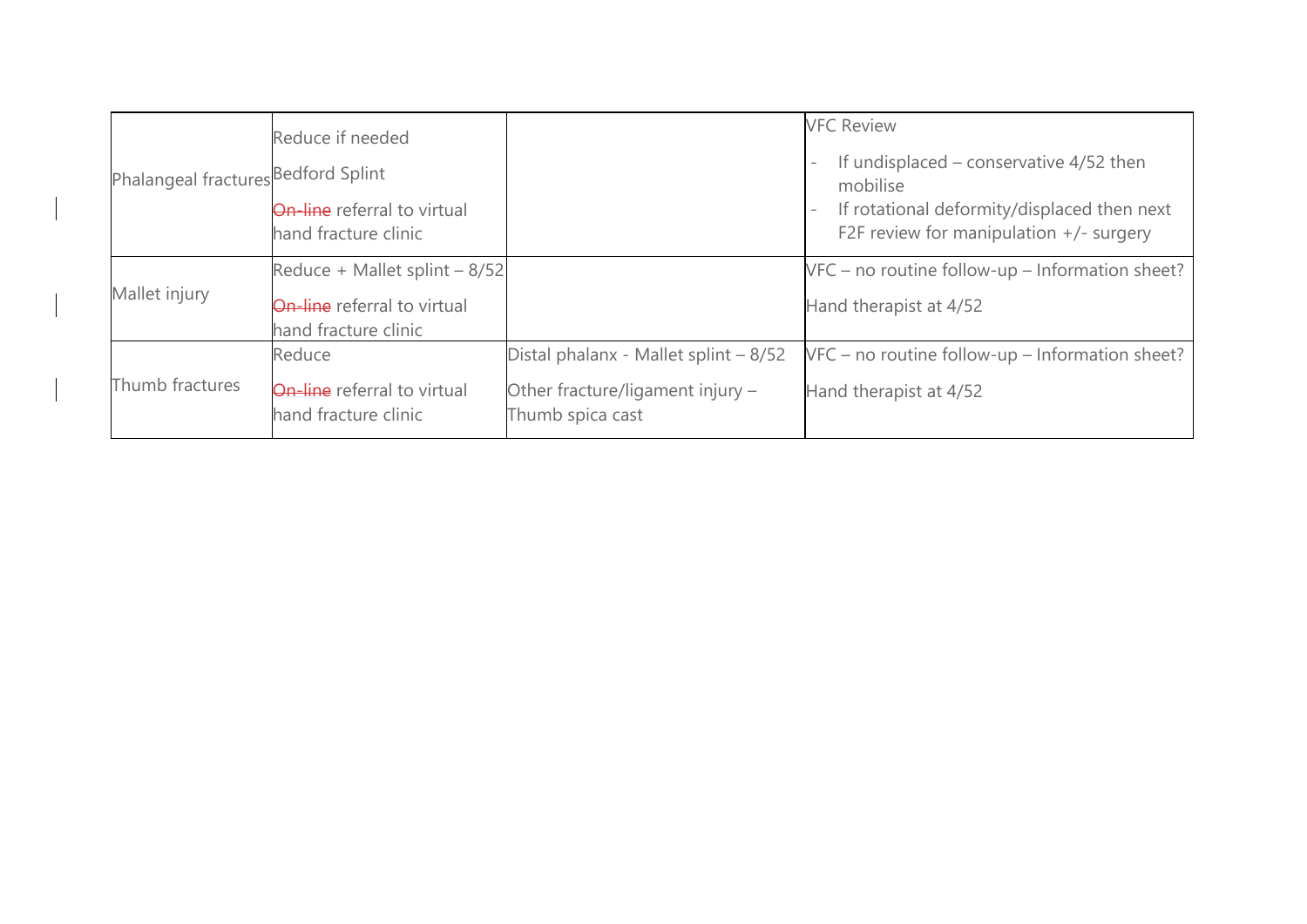# Upper Limb

**Types of slings:**

### **Broad arm sling**

#### **Collar and Cuff**









| <b>Injury</b>                            | A&E                                                   | <b>Key Clinical</b>                                              | <b>Summary Plan</b>                         |
|------------------------------------------|-------------------------------------------------------|------------------------------------------------------------------|---------------------------------------------|
| Sternoclavicular<br>joint<br>dislocation | Anterior or superior                                  | Polysling, Analgesia - VFC                                       | $VFC - 4/52$ functional assessment with ESP |
|                                          | Posterior                                             | Refer to Ortho on-call team<br>Urgent Airway/Vascular assessment |                                             |
| Clavicle fractures                       | Open fracture, threat to skin<br>and/or neurovascular | Refer to Ortho on-call team                                      |                                             |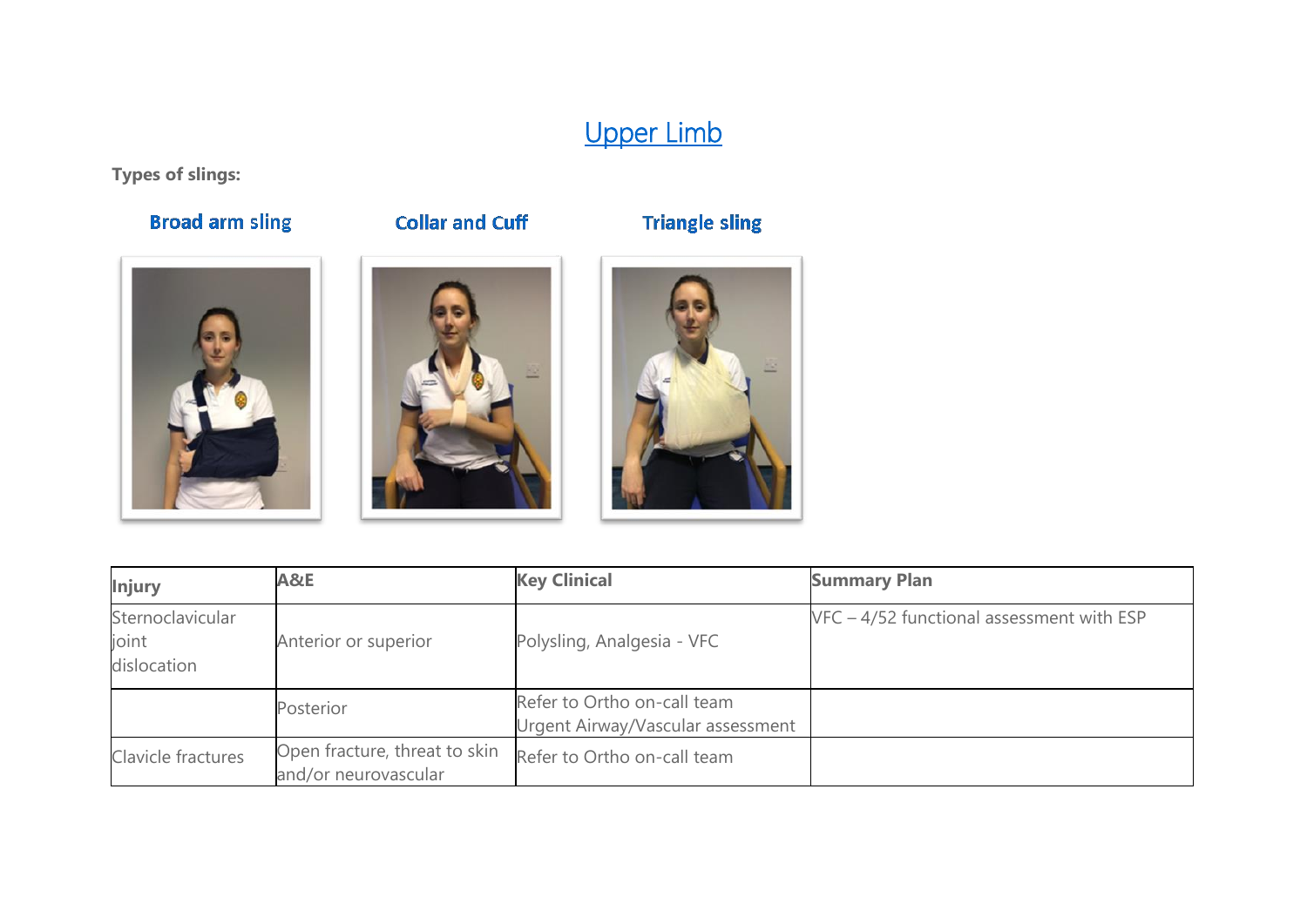|                                            | compromise                                                                                                    |                                                                                                                  |                                                                                                                                                                                                                          |
|--------------------------------------------|---------------------------------------------------------------------------------------------------------------|------------------------------------------------------------------------------------------------------------------|--------------------------------------------------------------------------------------------------------------------------------------------------------------------------------------------------------------------------|
|                                            | AP/Oblique Xrays with elbow<br>supported<br>Closed injury, no threat to<br>skin or neurovasular<br>compromise | Polysling/double collar and cuff<br>Analgesia<br>On-line referral to virtual fracture<br>clinic                  | VFC - depending on displacement<br>Minimal displacement $-4/52 \rightarrow ESP/physio$<br>Displaced - 4/52 clinical review ?surgery                                                                                      |
| Acromioclavicular<br>joint injuries        | Polysling/double collar and<br>cuff<br>Analgesia<br><b>On-line</b> referral to virtual<br>fracture clinic     |                                                                                                                  | VFC - Depending on displacement & age<br>- discharge<br>II & III - <55/manual worker or sports to see<br>shoulder surgeon for discussion of fixation<br>within 2/52 otherwise to physio<br>IV+ - Shoulder surgeon review |
| Soft tissue shoulder Analgesia<br>injuries | Polysling or double loop<br>collar & cuff<br>On-line referral to virtual<br>fracture clinic                   | Including proximal biceps tendon<br>injuries and suspected rotator cuff<br>tears<br>Functional assessment is key | VFC - symptom/age/function dependent<br>Pain, but no functional limitation - DC<br>Pain with some functional limitation - sling,<br>physio review in 2/52<br>Pain, dysfunction - refer for USS                           |
| <b>Anterior Shoulder</b><br>dislocations   | Reduce Polysling<br>Analgesia - VFC                                                                           | Clear documentation of axillary nerve<br>function and previous dislocations                                      | VFC reviews - if no immediate concerns then<br>discharge to physiotherapy otherwise refer onto<br>shoulder team with MRI Arthrogram request                                                                              |
| Posterior shoulder<br>dislocations         | Traumatic or following<br>epileptic seizure. Refer to<br>Ortho on-call for advice                             |                                                                                                                  |                                                                                                                                                                                                                          |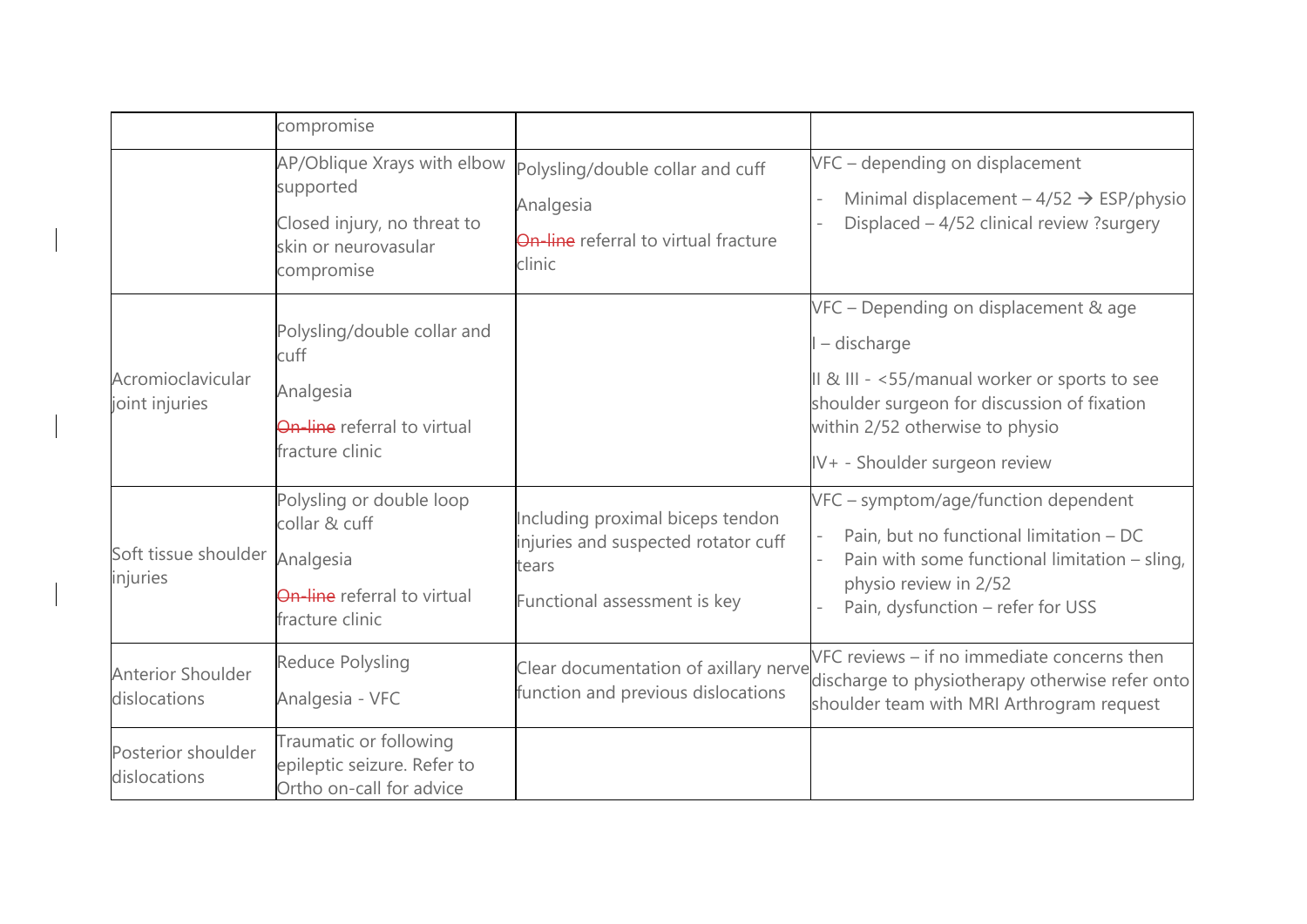|                                                                                       | before reduction. A proximal<br>humeral fracture must be<br>excluded.                                                             |                                                                                                                             |                                                                                                                                                              |
|---------------------------------------------------------------------------------------|-----------------------------------------------------------------------------------------------------------------------------------|-----------------------------------------------------------------------------------------------------------------------------|--------------------------------------------------------------------------------------------------------------------------------------------------------------|
|                                                                                       | Multiple Direction Instability -<br>Reduce, Polysling, Analgesia<br><b>Virtual Fracture Clinic</b>                                | function                                                                                                                    | VFC - refer to named shoulder surgeon if<br>Clear documentation of axillary nervealready under the care or discharge and ask for<br>GP referral if warranted |
| <b>Acute Atraumatic</b><br><b>Shoulder Pain</b><br>(including Calcific<br>Tendonitis) | Exclude infection (temp, FBC,<br>CRP) and other red flags.<br>Collar & Cuff (single or<br>double loop)<br>Analgesia - Refer to GP |                                                                                                                             |                                                                                                                                                              |
| Proximal humeral<br>fractures                                                         | Collar & Cuff<br>Analgesia, VFC                                                                                                   | If <65 and grossly displaced, discuss VFC - surgical intervention based<br>with oncall team for consideration of<br>surgery |                                                                                                                                                              |
| Humeral shaft<br>fractures                                                            | Open fracture, significantly<br>displaced or radial nerve<br>injury                                                               | Refer to Ortho on-call                                                                                                      |                                                                                                                                                              |
|                                                                                       | Closed fracture, reasonable<br>alignment & radial nerve<br>intact - collar/cuff/analgesia<br><b>VFC</b>                           |                                                                                                                             | VFC - depending on age/function<br>1/52 xray with converson to a functional brace if<br>possible                                                             |
| Distal Biceps tendon<br>rupture                                                       | Sling, analgesia                                                                                                                  | Refer to Ortho on-call                                                                                                      | Needs to be sent to U/L surgeon asap                                                                                                                         |
| Distal humeral                                                                        | Backslab, analgesia. admissionRefer to Ortho on-call                                                                              |                                                                                                                             | RJAH for surgical fixation $+/-$ replacement                                                                                                                 |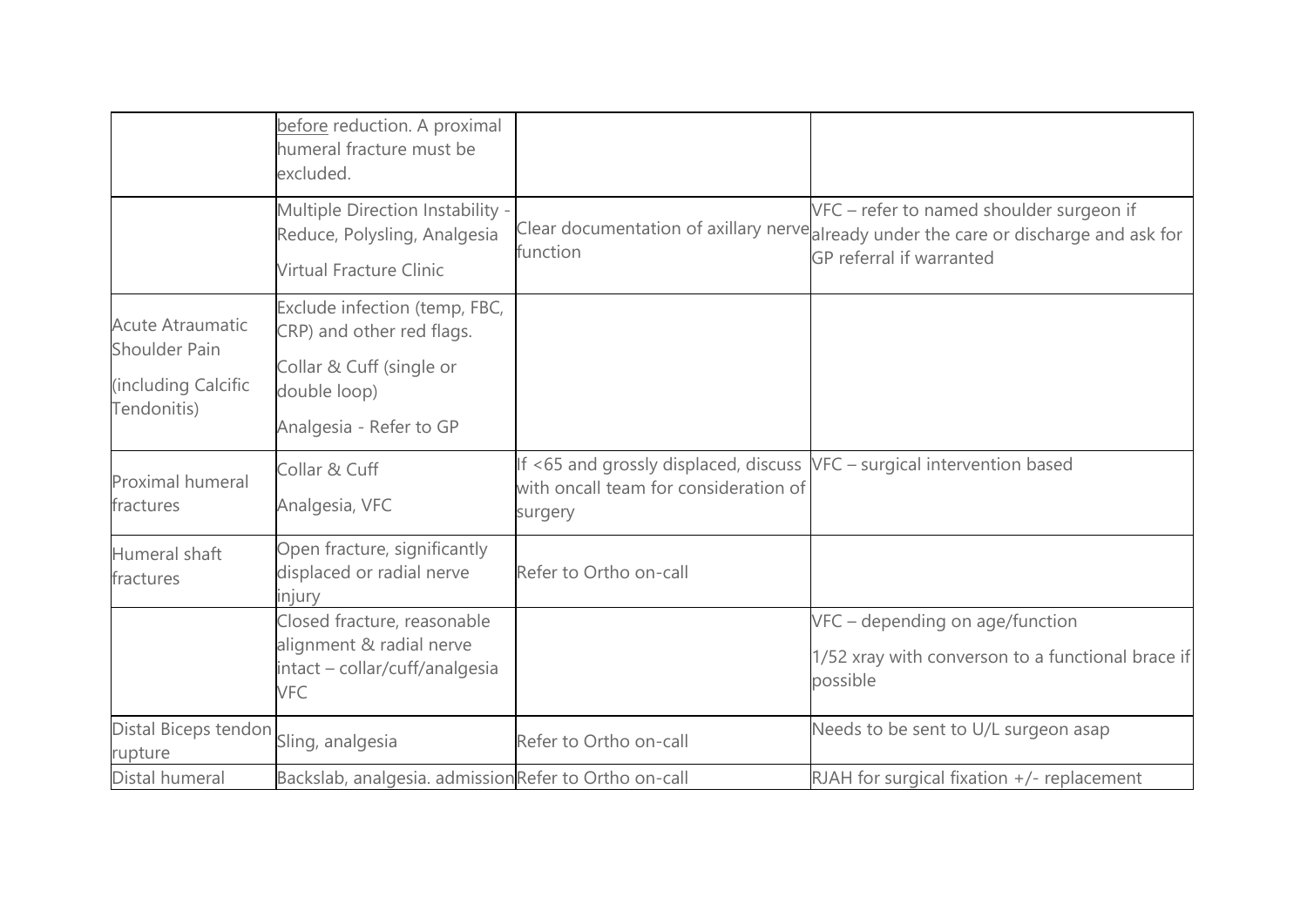| fracture                            | dependent on                                                                                                                |                                                                                                  |                                                                                                                                               |
|-------------------------------------|-----------------------------------------------------------------------------------------------------------------------------|--------------------------------------------------------------------------------------------------|-----------------------------------------------------------------------------------------------------------------------------------------------|
|                                     | comminution/displacement                                                                                                    |                                                                                                  |                                                                                                                                               |
| Olecranon fractures                 | Above elbow backslab<br>Analgesia, VFC                                                                                      | Clear nerve function documentation<br>and functional expectations                                | If no articular disruption or elderly patient<br>consider conservative management.<br>1/52 follow-up as needed for xray displacement<br>check |
|                                     | Displaced                                                                                                                   | Refer Ortho on-call                                                                              |                                                                                                                                               |
| Radial head/neck<br>fractures       | AP/lateral elbow<br>Collar & cuff or backslab<br>depending on pain. Analgesia, fracture refer to ortho oncall<br><b>VFC</b> | If any associated<br>subluxation/dislocation or ulna                                             | VFC – if undisplaced – mobilise as pain allows –<br>discharge. Any concerns follow up as needed for<br>xrays                                  |
|                                     |                                                                                                                             | Refer Ortho on-call                                                                              |                                                                                                                                               |
| Dislocated elbow                    | Relocate under sedation<br>Polysling - elbow in 90<br>degrees flexion, Analgesia                                            | If congruent with no fracture - VFC<br>if incongruent or fractures - discuss<br>with oncall team | VFC - if ok in polysling immobilise in sling for<br>4/52 - then physio for movements                                                          |
| Radial & ulna<br>midshaft fractures | Above elbow cast (90deg<br>flexion, neutral rotation)<br>Polysling, Analgesia                                               | Nightstick ulna (undisplaced)→VFC<br>Both bone fracture - Oncall Team                            | VFC - if undisplaced fracture - will need check<br>xray in 1/52.<br>Conversion to below elbow cast to be then<br>determined                   |

### Lower Limb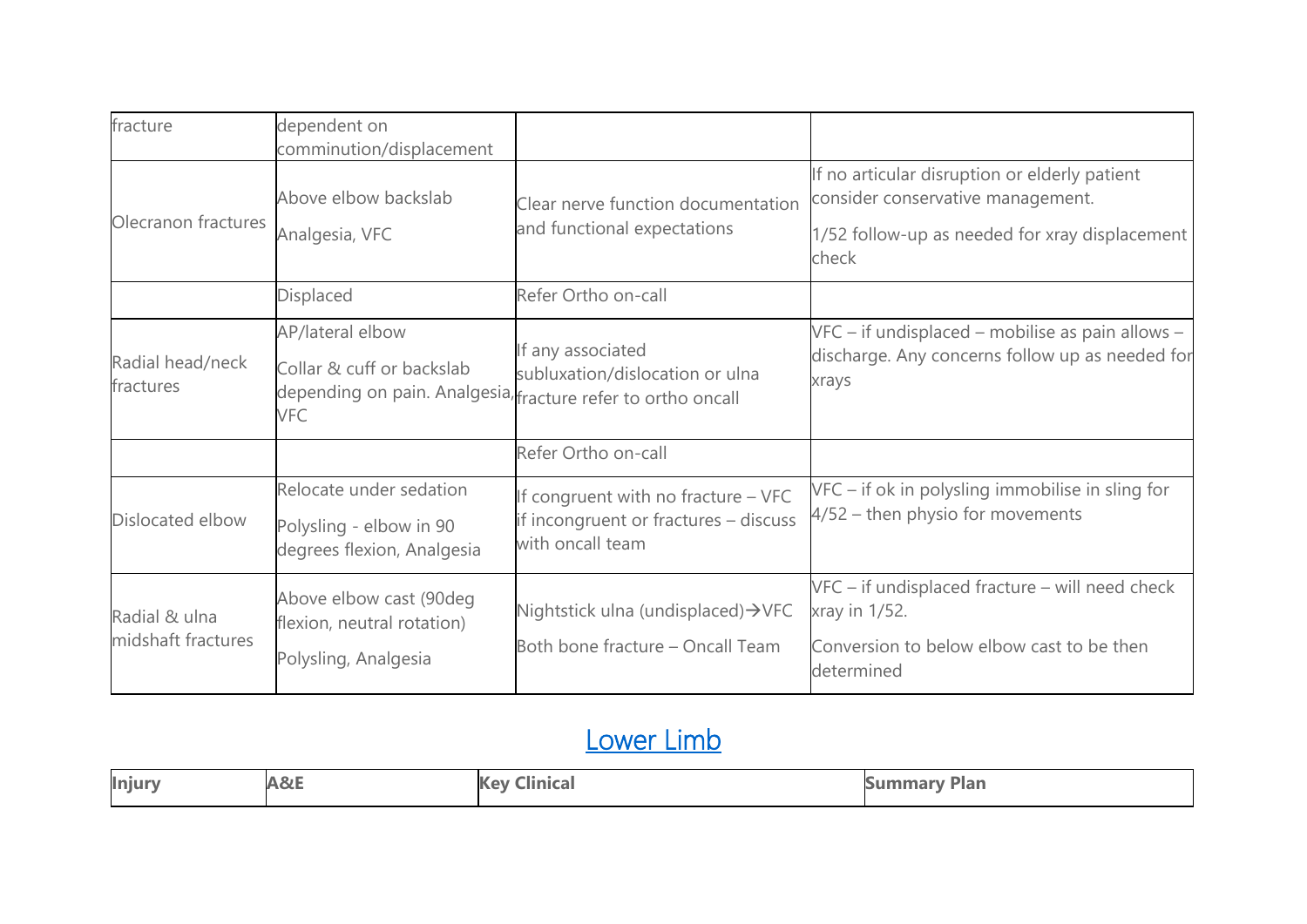| Pelvic fracture               | APC, LC, VS                                                        | Treat hypovolaemia                                                                                                   | <b>REFER TO STOKE</b>                                                                                                      |
|-------------------------------|--------------------------------------------------------------------|----------------------------------------------------------------------------------------------------------------------|----------------------------------------------------------------------------------------------------------------------------|
|                               |                                                                    | Refer Ortho on-call                                                                                                  |                                                                                                                            |
|                               | rami fractures                                                     | Low energy, elderly pubic Mobilise FWB, investigate cause of fall, discharge<br>planning as per best practise tariff | Discharge back to nursing home,<br>admit if only unsupported at home.<br>Urgent orthogeri review                           |
|                               | Avulsion fractures -<br>analgesia, VFC                             |                                                                                                                      | VFC - pain management - discharge                                                                                          |
|                               | Acetabular fracture Refer Ortho on-call                            | Neurovascular status/haemodynamic stability                                                                          |                                                                                                                            |
| Neck of femur                 | Refer Ortho on-call                                                | IVI, pain relief, rapid referral to ortho                                                                            | RJAH for surgery                                                                                                           |
| <b>Dislocated Total</b>       | Refer Ortho on-call                                                |                                                                                                                      | RJAH for surgery                                                                                                           |
| hip replacement               | For reduction in theatre                                           |                                                                                                                      |                                                                                                                            |
| Hip pain post fall,           | Check weight bearing                                               | If weight bearing - discharge - VFC                                                                                  |                                                                                                                            |
| no fracture on<br>plain x-ray | ability                                                            | If non-weight bearing - refer to oncall                                                                              |                                                                                                                            |
| <b>Femoral Fractures</b>      |                                                                    | Refer Ortho on-call                                                                                                  | RJAH for surgery                                                                                                           |
| Thigh<br>injury/haematoma     | Analgesia, VFC                                                     | Exclude compartment syndrome                                                                                         | VFC - Patient advised to get in touch if<br>symptoms change (cellulitis, swelling,<br>worsening pain, ongoing dysfunction) |
|                               | Weight bear as tolerated                                           |                                                                                                                      |                                                                                                                            |
| Calf Muscle Tear              | Boot and wedges for<br>comfort if required.<br>Advised to wean off |                                                                                                                      |                                                                                                                            |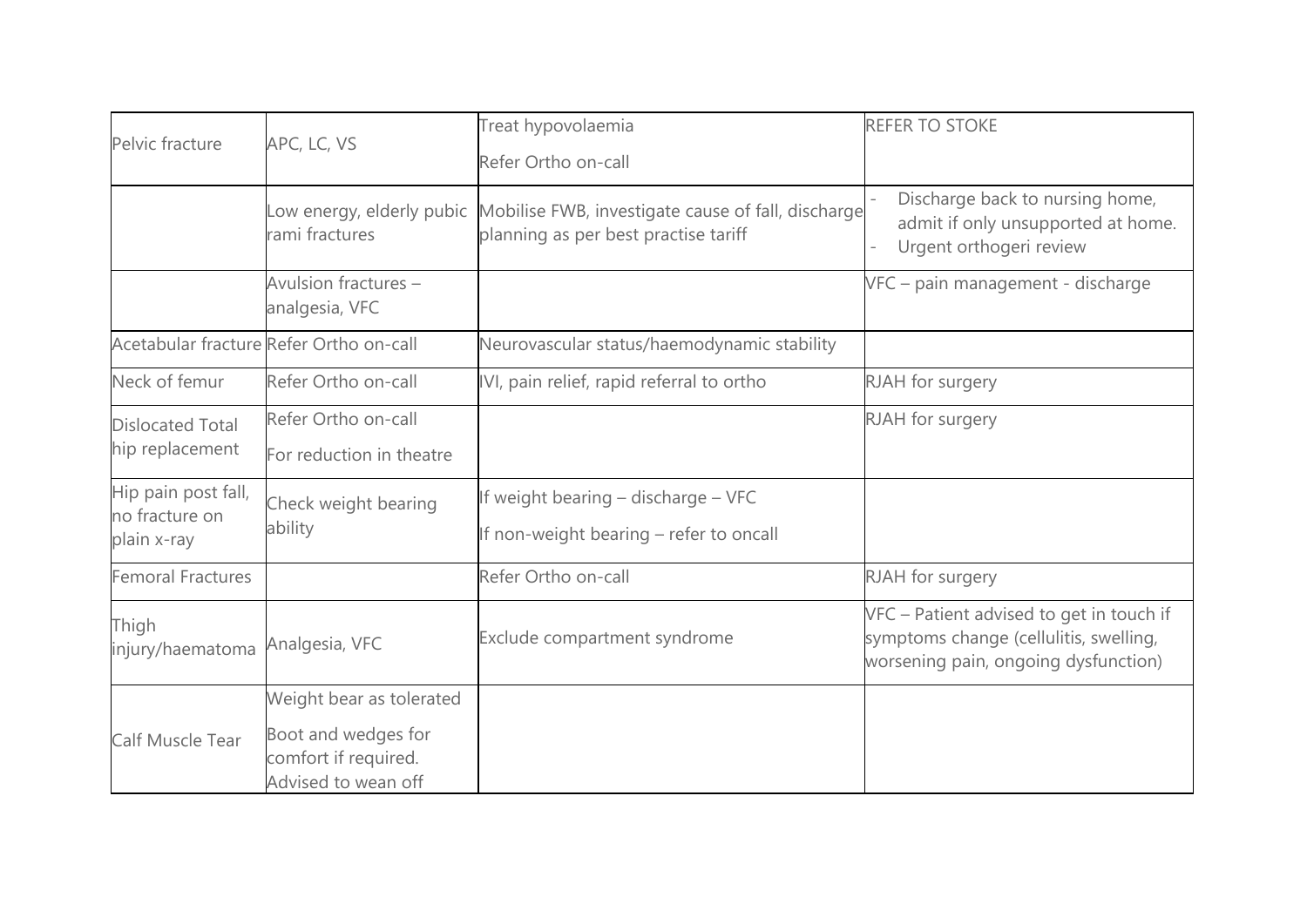|                              | wedges as soon as able.                                                                    |                                                                                                                                                                                                                                                                    |                                                                                                                                                                           |
|------------------------------|--------------------------------------------------------------------------------------------|--------------------------------------------------------------------------------------------------------------------------------------------------------------------------------------------------------------------------------------------------------------------|---------------------------------------------------------------------------------------------------------------------------------------------------------------------------|
|                              | If significant injury, refer to<br>VFC.                                                    |                                                                                                                                                                                                                                                                    |                                                                                                                                                                           |
| Soft tissue knee<br>injuries | Analgesia, mobilise as able<br>Splint as needed                                            | X-ray normal WB tolerated - VFC<br>X-ray normal WB not tolerated - VFC<br>Locked knee, or mechanical limitation to ROM -<br>refer to ortho oncall<br><b>Full ROM</b>                                                                                               | VFC outcome depends on injury and<br>patient.<br>MRI as needed + refer to Knee team                                                                                       |
|                              | Patella tendon rupture or<br>quads tendon rupture                                          | Refer Ortho on-call                                                                                                                                                                                                                                                | RJAH for surgery                                                                                                                                                          |
| Atraumatic swollen<br>knee   | Apyrexial, normal CRP &<br>WCC. No infection or<br>other red flags.                        | If Normal CRP/WCC, apyrexial and no redflags<br>then discharge to GP with advice<br>If elevated CRP/WCC, pyrexia and infection<br>concerns - then refer to ortho oncall                                                                                            |                                                                                                                                                                           |
| Patella Fracture             | Analgesia                                                                                  | Displaced - backslab and refer to oncall<br>Undisplaced – cricket pad splint, mobilise, VFC                                                                                                                                                                        | VFC - repeat xrays at 1-2/52 or if patient<br>has worsening in symptoms. Gentle ROM<br>from 4 weeks.                                                                      |
| Patella dislocation          | Reduce<br>WB as able with crutches<br>If struggling to weight<br>bear without then Cricket | If Xray normal - VFC<br>AP, Lateral & Skyline x-ray   If Xray abonormal - talk to oncall team<br>Clear indication of primary or recurrent<br>dislocation, any history of contralateral<br>dislocation, any history of flexibility or soft tissue urgent AKC review | <b>VFC</b><br>Aim to discharge to physio, unless<br>specific concerns about instability or<br>chondral injuries - request MRI and<br>discuss with Knee team for potential |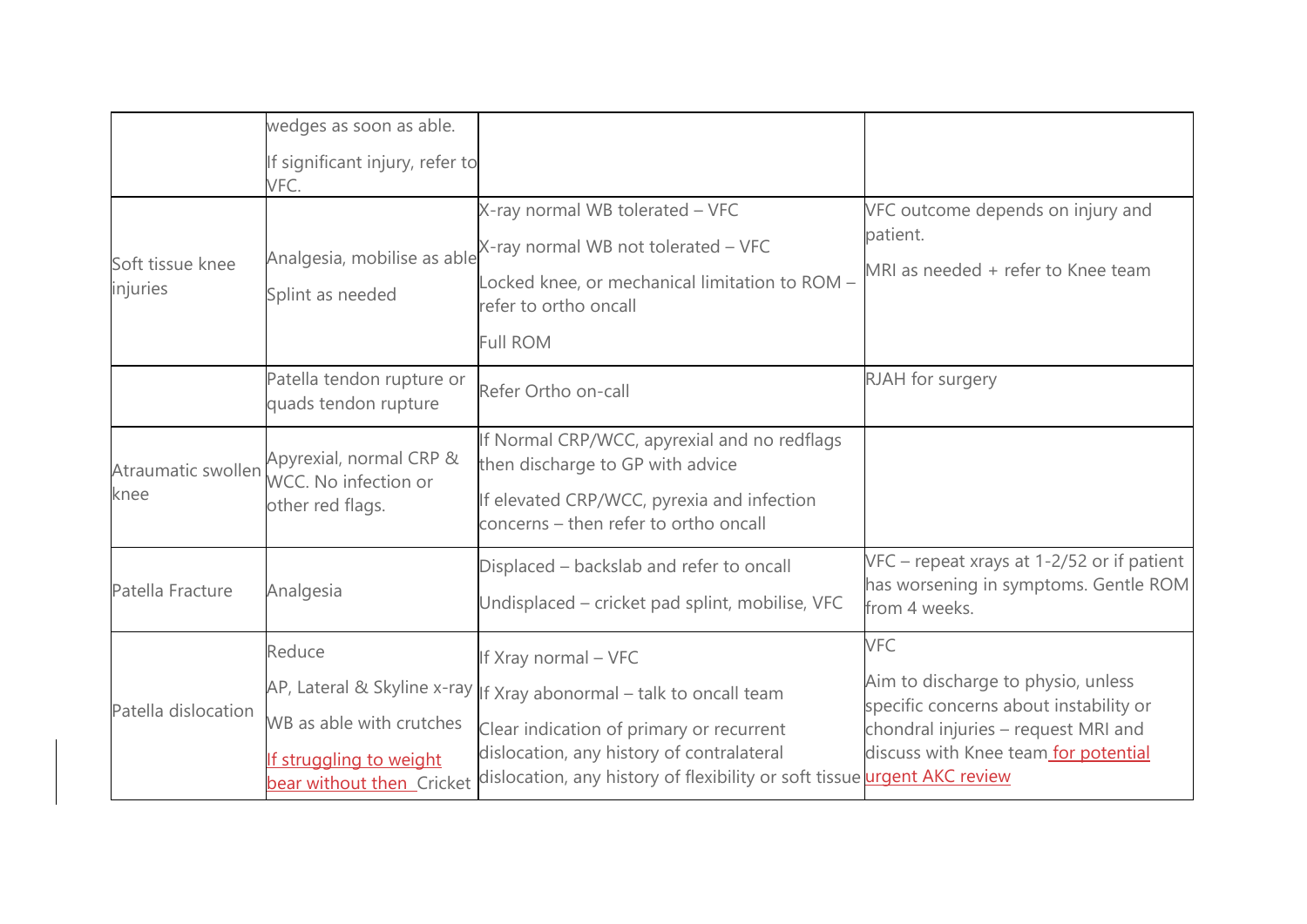|                                    | pad splint until clinic<br>review<br><b>VFC</b>                                                                                                                                                       | disorders (ehlers danlos, hypermobility)                                                                                                                                                                                                |                                                                                                                                                                                                                                              |
|------------------------------------|-------------------------------------------------------------------------------------------------------------------------------------------------------------------------------------------------------|-----------------------------------------------------------------------------------------------------------------------------------------------------------------------------------------------------------------------------------------|----------------------------------------------------------------------------------------------------------------------------------------------------------------------------------------------------------------------------------------------|
| Tibia                              | Above knee backslab<br>Analgesia, elevation                                                                                                                                                           | Plateau, proximal, shaft, disal, pilon fractures<br>Refer to oncall team<br>Check for compartment syndrome                                                                                                                              | <b>RJAH</b> for fixation                                                                                                                                                                                                                     |
| Fibula Fractures                   | Check Ankle - if no<br>associated ankle injuries<br>then crutches, WB, VFC                                                                                                                            |                                                                                                                                                                                                                                         |                                                                                                                                                                                                                                              |
| Soft tissue ankle<br>injury/sprain | Compression bandage<br>Black boot if severe<br>Weight bear as tolerated<br>Most soft tissue ankle<br>injuries do not need<br>referral to VFC. Refer only<br>if severe injury or clinical<br>concerns. |                                                                                                                                                                                                                                         | Needs information fact sheet on ankle<br>sprains. No routine need for follow-up as<br>initial<br>Analgesia, Rest, Ice, Compression<br>Elevation. Standard rehab exercises to be<br>done at home.<br>Patient to call ESPs if any difficulties |
| Ankle fractures                    | Ap/Lateral/Mortise view.<br>Check Fibula along entire<br>length for tenderness                                                                                                                        | Weber A - Black boot, WB as able, VFC<br>Weber B No talar shift - Blackboot, WB, VFC<br>Weber B Talar shift - Reduce, backslab, Xray<br>liaise with ortho oncall<br>Weber C No talar shift - Blackboot, WB, liaise<br>with ortho oncall | VFC decision based on what is needed<br>Black boot $6/52$ + xrays as needed at<br>1/52 post injury<br>Weber B - isolated distal fibula - Weight<br>bearing xray at 1-2 weeks                                                                 |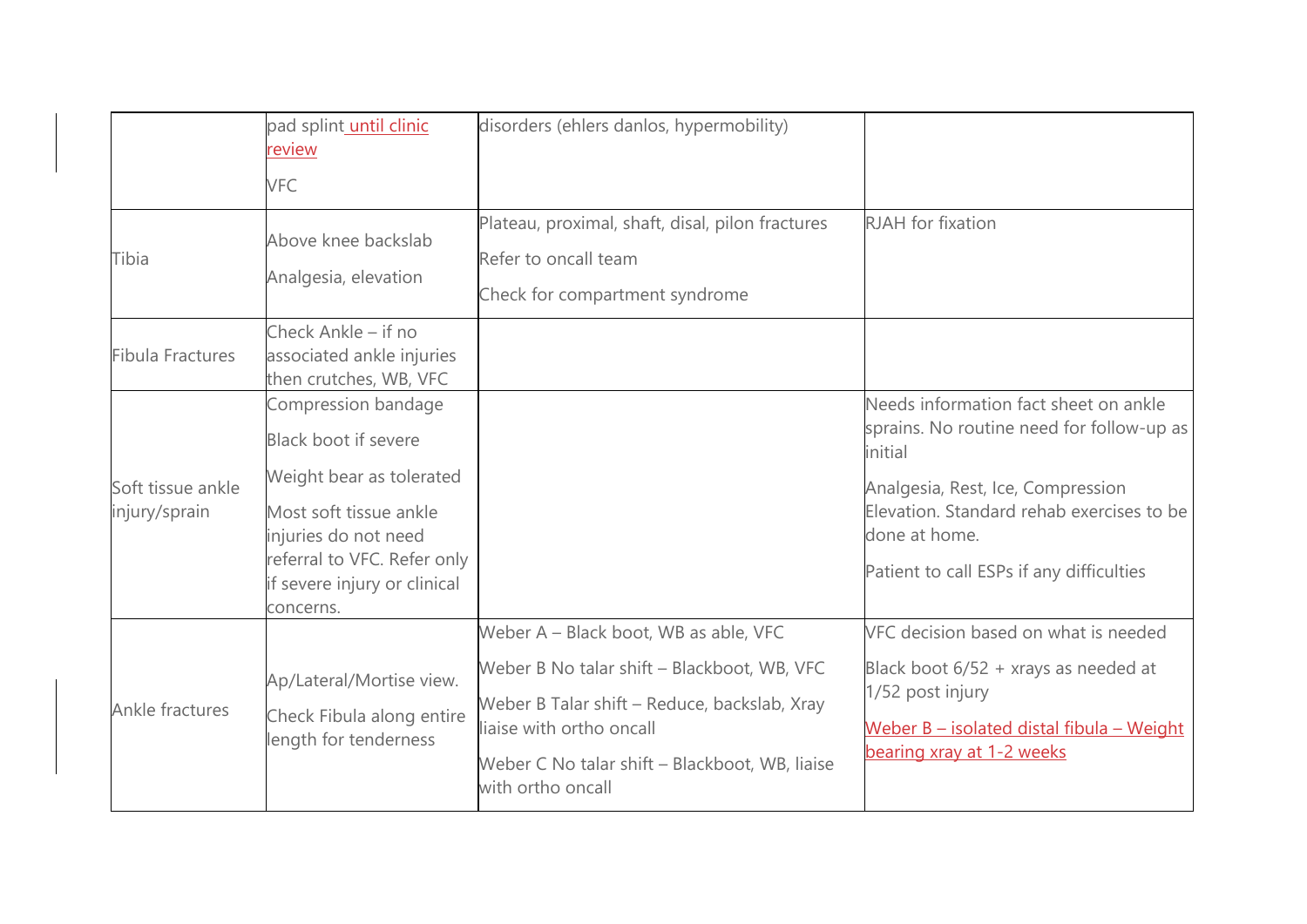|                   |                                                                      | Weber C Talar shift - Reduce, backslab, Xray<br>liaise with ortho oncall                                                                              |                                                                                  |
|-------------------|----------------------------------------------------------------------|-------------------------------------------------------------------------------------------------------------------------------------------------------|----------------------------------------------------------------------------------|
|                   |                                                                      | Bi- or Tri-malleolar - Reduce, backslab, Xray<br>liaise with ortho oncall                                                                             |                                                                                  |
|                   |                                                                      | Isolated undisplaced medial malleolus - xray full<br>fibula to determine Maisonneuve injury.                                                          |                                                                                  |
|                   |                                                                      | If fracture identified in fibula then refer to<br>oncall team.<br>If no fracture and no syndesmosis widening<br>or talar shift - Black booth, WB, VFC |                                                                                  |
|                   |                                                                      | Isolated, displaced, medial malleolus - call oncall<br>team                                                                                           |                                                                                  |
| Hindfoot injuries | Talus fractures +/-<br>dislocation                                   | Backslab - will need a CT<br>Refer Ortho on-call                                                                                                      | <b>URGENT Reduction if dislocated</b>                                            |
|                   | Small avulsion fractures of<br>talus / calcaneum                     | Black boot, WB as tolerated<br>Document Swelling and extent and location<br><b>VFC</b>                                                                | To discuss with Foot and Ankle Team but<br>most likely observation and discharge |
|                   | Calcaneus fracture<br>(Undisplaced or displaced) Refer Ortho on-call | Backslab - will need a CT                                                                                                                             | To discuss with Foot and Ankle Team                                              |
|                   | Achilles tendon rupture                                              | If diagnosis in doubt consult A&E senior or<br>Ortho Registar on-call                                                                                 |                                                                                  |
|                   |                                                                      | Rebound boot or, if unavailable, black boot with                                                                                                      |                                                                                  |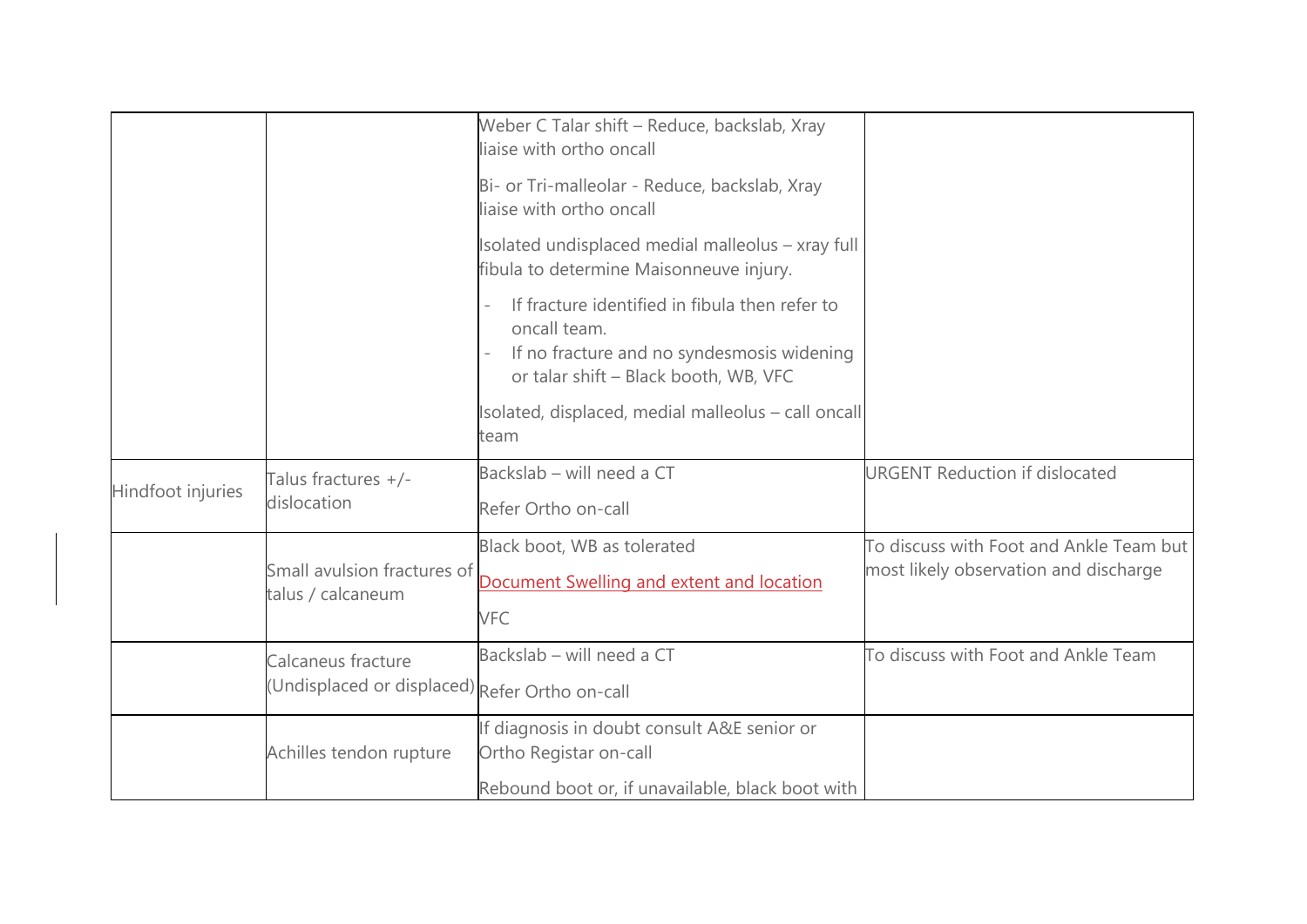|                   |                                                                               | 5 wedges.                                                                                                                                |                                     |
|-------------------|-------------------------------------------------------------------------------|------------------------------------------------------------------------------------------------------------------------------------------|-------------------------------------|
|                   |                                                                               | Urgent outpatient USS to confirm diagnosis and<br>size of gap. (A&E to send form please, Confirm<br>on referral form that USS organised) |                                     |
|                   |                                                                               | Weight bear as tolerated.                                                                                                                |                                     |
|                   |                                                                               | <b>Prophylactic Enoxaparin prescribed for 4</b><br>week - Referral to VFC                                                                |                                     |
| Midfoot injuries  | bones                                                                         | <b>Black boot</b><br>Avulsion fractures of tarsal <b>Document Swelling and extent and location</b><br>Full weight bear VFC               | <b>VFC</b>                          |
|                   | Tarsal fractures -<br>Undisplaced                                             | Request urgent outpatient CT for VFC review<br>Document Swelling and extent and location<br><b>Black boot NWB</b>                        | To discuss with Foot and Ankle Team |
|                   | Tarsal fractures -<br>Displaced                                               | Backslab, CT, Refer Ortho on-call                                                                                                        | To discuss with Foot and Ankle Team |
|                   | Lis-franc fracture /<br>dislocation                                           |                                                                                                                                          | To discuss with Foot and Ankle Team |
|                   | Including suspected on<br>basis of mechanism /<br>swelling / planter bruising | CT, Backslab, Refer Ortho on-call                                                                                                        |                                     |
| Forefoot injuries | 1st metatarsal fracture                                                       | Black boot Heel weight bear<br><b>VFC</b>                                                                                                |                                     |